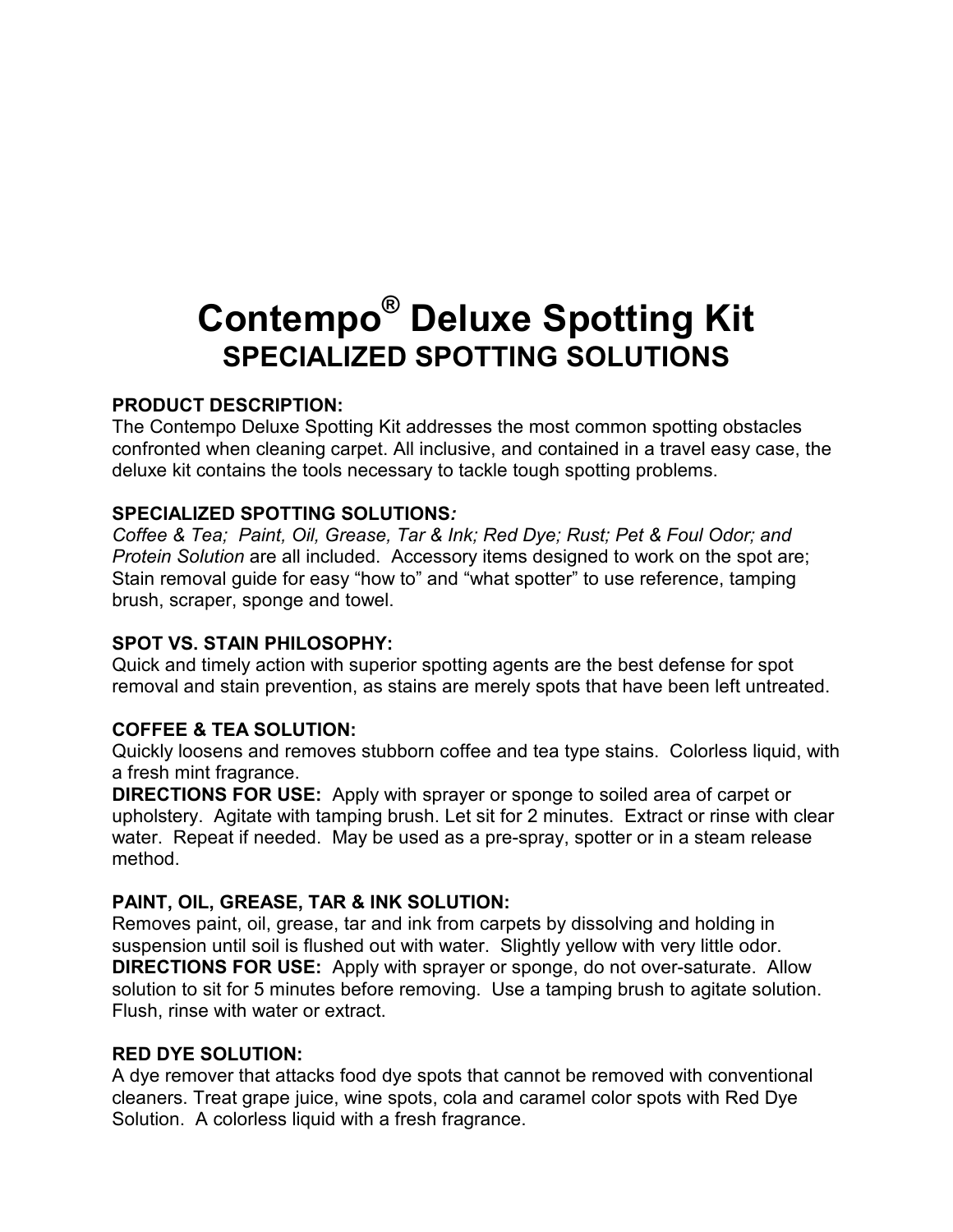# **DIRECTIONS FOR USE:**

#### **Some individuals may be sensitive to ingredients in this product. Before using, read product label and MSD sheet. Wet floors may be slippery. Prevent pedestrian traffic with signs or barricades.**

Read product label directions thoroughly. Directions must be followed exactly to avoid unwanted color loss or damage. Only use if other spotting solutions have been tried unsuccessfully. Before you begin, have the following items ready to use: Contempo Red Dye Solution, a steam iron and thin white cotton towels or good quality paper towels.

- 1. Apply Contempo Red Dye Solution liberally onto the spot. Work into spot with brush.
- 2. Place a wet towel (cotton or paper) over the spot.
- 3. Fill steam iron with water. Preheat to high or a hot cotton setting.
- 4. Place steam iron on towel, apply steam over spot for approximately 20 seconds. Shift and rotate towel each time iron is applied. Be sure to use a clean section

of the towel. Keep towel wet with water and the spot wet with Contempo Red Dye Solution. After 3 or 4 applications water and product will need to be

reapplied.

5. Once spot is removed, rinse and extract.

## **RUST SOLUTION:**

Rust spots disappear in seconds! This fast, effective, opaque gel penetrates the spot, not the carpet backing! Safe for most fabrics.

**DIRECTIONS FOR USE:** Shake solution well. Apply to rust spot, allow solution to sit on the spot until it disappears. Flush with an extractor or sponge and water.

## **PET & FOUL ODOR SOLUTION:**

General Deodorizing capabilities without heavy chemical odor. Works well on stubborn urine odor, water and fire damage odors, mold and mildew odors. Fresh, clean fragrance and neutral pH, no flash point.

**DIRECTIONS FOR USE: Always use a non-atomizing sprayer/tip for application. Hard Surface, General Spraying:** Mix 8 ounces per gallon of water.

**Carpet Prespray, Truckmount Slurry and Clean Water Restoration:** Mix 16 ounces per gallon of water, apply, wait 10 minutes and extract.

**Water and Fire Damage & Unsanitary Water Restoration:** Mix 32 ounces per gallon of water, apply, wait 10 minutes and extract.

**Portable Extractors:** Add 1 to 2 ounces to solution tank.

## **PROTEIN SOLUTION:**

Specifically designed for greasy protein stains, body oils, food residues, milk, grass and blood stains. Particularly useful, in and around, kitchen areas, high traffic lanes and upholstery. A unique combination of powder detergents, emulsifiers and enzymes. Pleasant lemon fragrance.